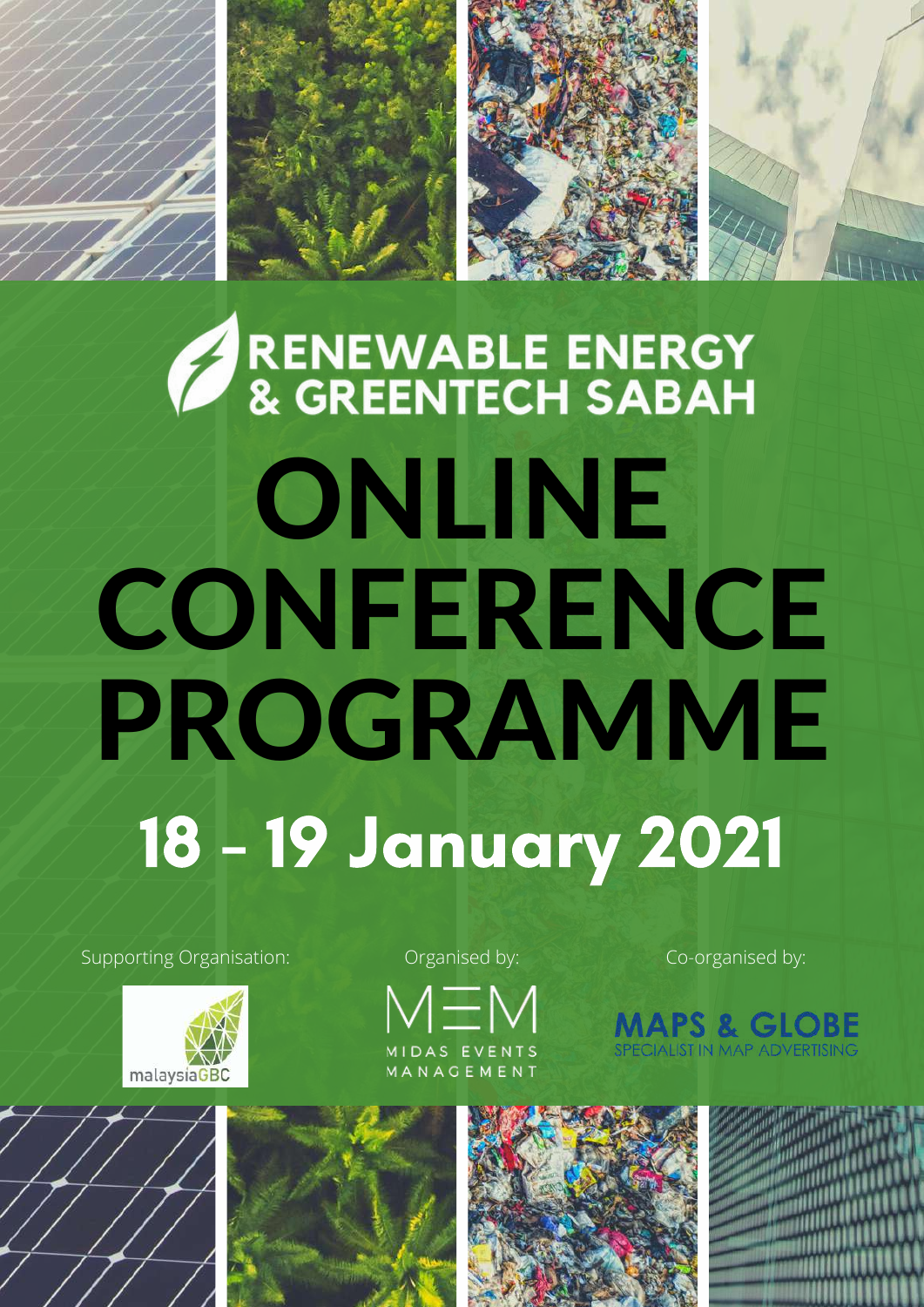# **ABOUT THE EVENT**

Due to the pandemic crisis of covid-19, the 2nd edition of Renewable Energy & GreenTech Sabah 2021 (REGTech2021) goes virtual!

This virtual setting provides all renewable energy and green technology communities a chance to meet virtually and identify potential opportunities for the industries.

REGTech is Sabah's first ever renewable energy and green technology that will become the leading platform for professionals to share ideas to promote and support the greater use of green energy and technology. The 1st REGTech was held in November 2017 and in a physical setting.

In its second installation, REGTech2021 will bring together industry experts from across the country and the region to exchange knowledge and share their expertise and showcase the renewable energy and green technology developments that will ultimately shape and strengthen Sabah's renewable energy and green industry sector. Covering the topics of Challenges and opportunities of the renewable energy and green technology industry, REGTech2021 Online Conference will comprise of two half day conference sessions and business matching.

REGTech2021 is set to deliver high-quality content and comprehensive in-depth practical information. The conference and business matching brings together a range of experts involved in every aspect including government policy makers and those involved in planning and legal aspects in the renewable energy and green technology sector.

#### **CONFERENCE**

The 2 half day conference sessions will provide the highest level of quality in technical and strategic content, designed to provide the latest in technologies, trends and market as well as challenges and opportunities.

REGTech2021 will set to deliver high-quality content and comprehensive in-depth practical information. The online conference brings together a range of experts involved in every aspect of the green technology industry including government policy makers, NGOs, associations, and private sectors.

#### **BUSINESS MATCHING**

Participants from various industry sectors are invited to participate in the REGTech2021 Online Conference as they will have the opportunity to network with each other (participants, speakers, sponsors, moderators) in a business matching session, in their own chosen day and time, within one month before the conference and another additional two weeks after. The virtual business matching session will serve as a platform for industry players to promote their latest renewable energy and green technology products and services.

This business matching session is specially catered to everyone in the conference room, bringing together every aspect of the green technology industry under one roof – leading suppliers, sub-suppliers, service providers and end-users across the related industries, the business matching provides a unique opportunity to reach buyers, specifiers and decision makers across multiple segments of the various industries in Sabah.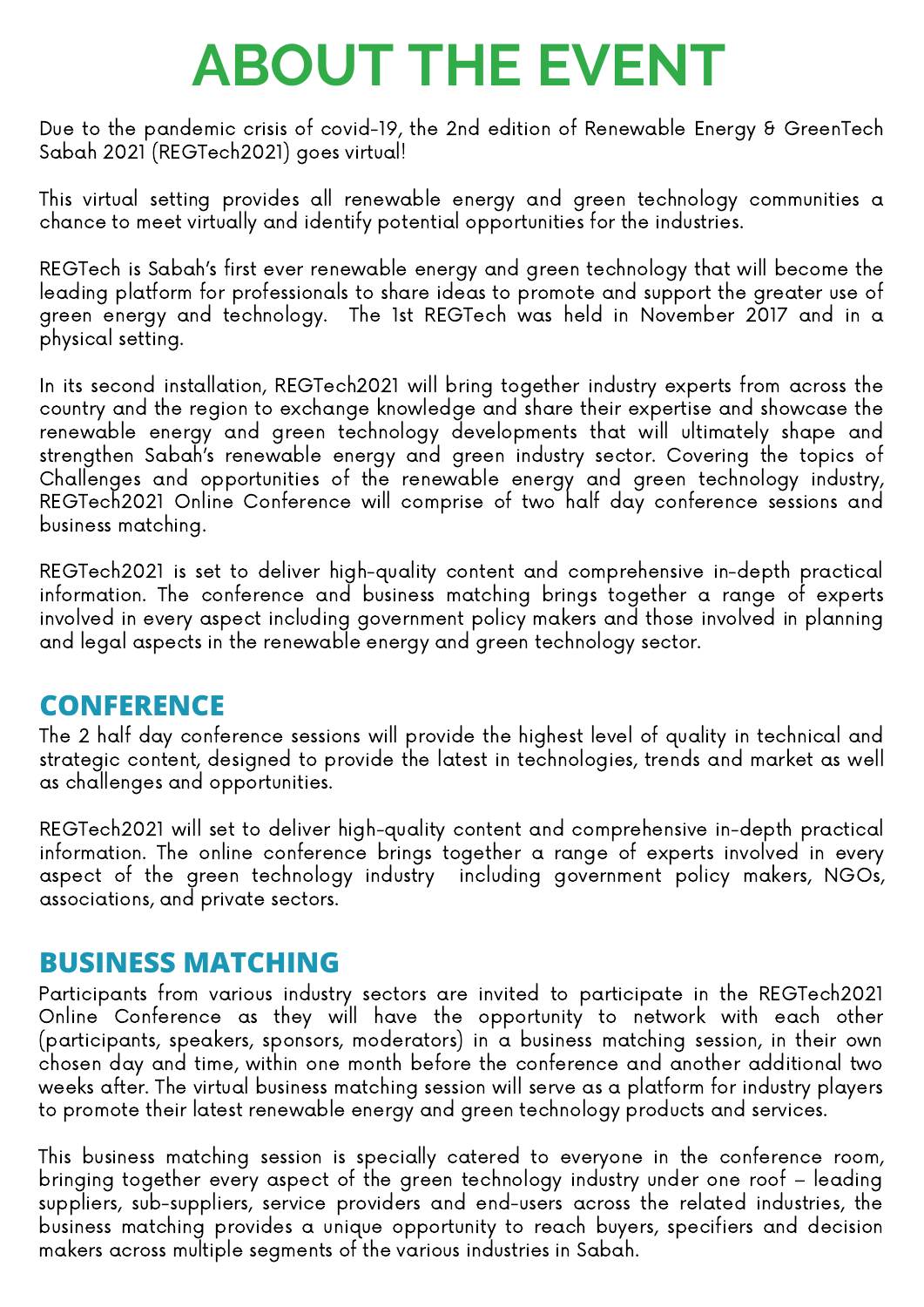### **DAY 1 , 18 JAN 2021 (MONDAY)**

| 09:15 AM | <b>Welcoming Address by</b><br>Dolly Jimayol Organising Chairperson, REGTech Sabah 2021                                                                     |
|----------|-------------------------------------------------------------------------------------------------------------------------------------------------------------|
| 09:30 AM | <b>Opening Address by</b><br>Yang Berbahagia Datuk Fredian Gan En Siong<br>Deputy Sabah State Secretary (Development)                                       |
| 09:45 AM | <b>Keynote Address by Guest of Honour</b><br>Yang Berhormat Datuk Dr Joachim Gunsalam<br>Sabah Deputy Chief Minister and Minister of Industrial Development |
| 10:00 AM | SPONSOR ADVERTISEMENT AIR TIME (PLATINUM)                                                                                                                   |
| 10:05 AM | <b>PAPER 1: " Ministry of Energy and Natural Resources "</b><br>Ministry of Energy and Natural Resources                                                    |
| 10:35 AM | <b>PAPER 2: "Energy Commission Malaysia"</b><br>Suruhanjaya Tenaga                                                                                          |
| 11:05 AM | <b>SPONSOR ADVERTISEMENT AIR TIME (GOLD 1)</b>                                                                                                              |
| 11:10 AM | <b>PAPER 3: "Sustainable Energy Development Authority"</b><br>Sustainable Energy Development Authority                                                      |
| 11:40 AM | PAPER 4 : " Malaysian Small Hydro Industry Association (MASHIA) "<br>Ir. Shan Suleiman<br>President, Malaysian Small Hydro Industry Association             |
| 12:10 PM | <b>SPONSOR ADVERTISEMENT AIR TIME (GOLD 2)</b>                                                                                                              |
| 12:15 PM | <b>PAPER 5: "Malaysian Photovoltaic Industry Association"</b><br>Malaysian Photovoltaic Industry Association                                                |
| 12:45 PM | <b>PAPER 6: "Malaysian Investment Development Authority"</b><br>Malaysian Investment Development Authority                                                  |
| 01:15 PM | <b>PAPER 7: PLATINUM SPONSOR</b>                                                                                                                            |
| 01:45 PM | <b>END OF DAY 1</b>                                                                                                                                         |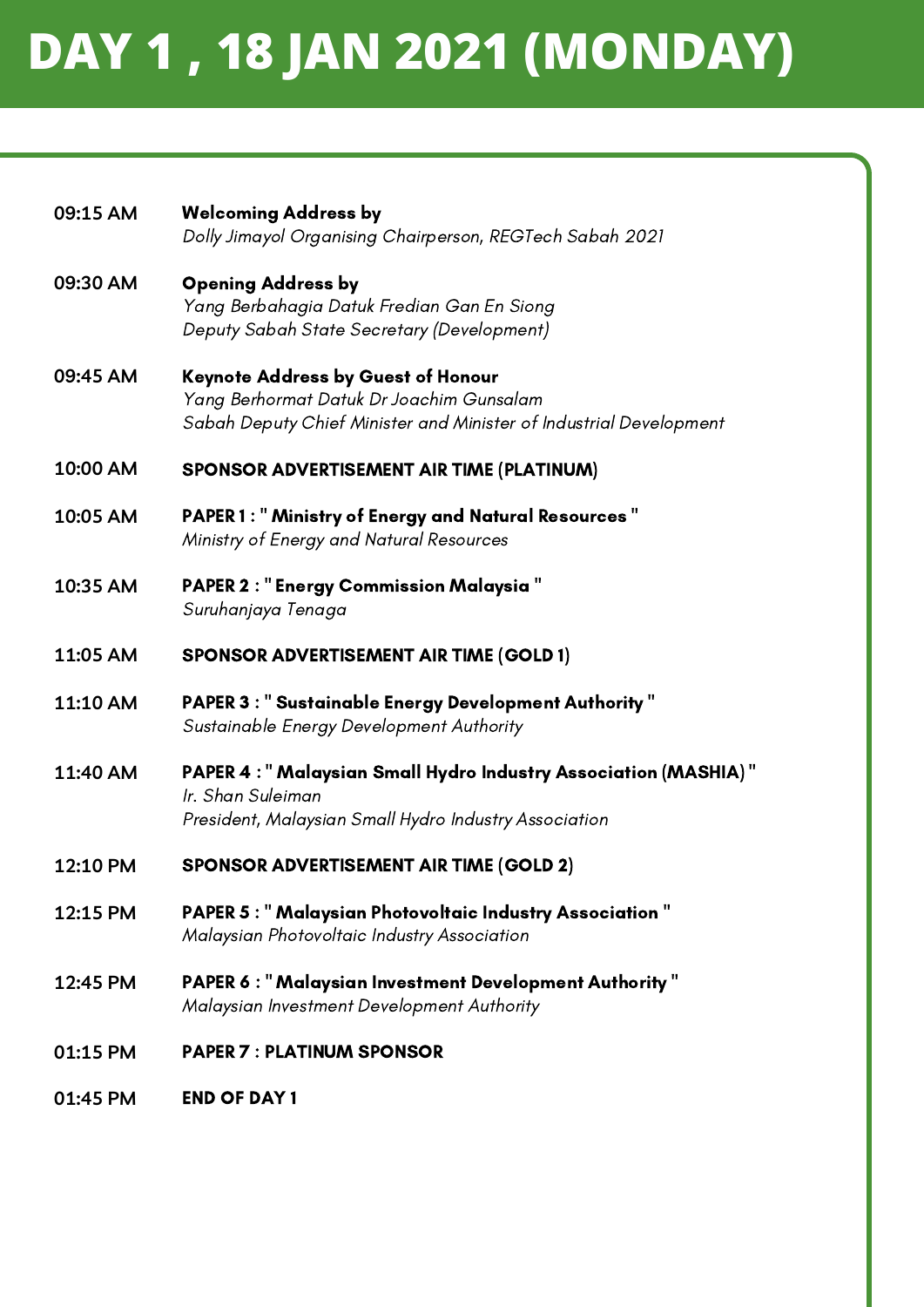### **DAY 2 , 19 JAN 2021 (TUESDAY)**

| 09:00 AM | PAPER 8 : " The Role of Local Government in delivering Sustainable<br><b>Development Goals"</b>                |
|----------|----------------------------------------------------------------------------------------------------------------|
|          | <b>Stanley Chong</b>                                                                                           |
|          | <b>Deputy Permanent Secretary</b><br>Ministry of Local Government and Housing                                  |
|          |                                                                                                                |
| 09:30 AM | PAPER 9: " Composting of Food and Agricultural Wastes: Fundamentals<br>and Challenges"                         |
|          | Abu Zahrim Yaser                                                                                               |
|          | Associate Professor at Chemical Engineering Programme                                                          |
|          | Universiti Malaysia Sabah (UMS)                                                                                |
| 10:00 AM | SPONSOR ADVERTISEMENT AIR TIME (PLATINUM)                                                                      |
| 10:05 AM | PAPER 10 : " There is no such thing as waste! Lessons learned from The<br><b>Netherlands Waste Management"</b> |
|          | Dr. Jasmine Hue Seow Mun                                                                                       |
|          | Senior Economic Officer, Water & Waste Management                                                              |
|          | Embassy of the Kingdom of the Netherlands                                                                      |
| 10:35 AM | PAPER 11: " Malaysia Biomass Industries Review : Issues & Opportunities "<br>Dato' Leong Kin Mun               |
|          | President, Malaysia Biomass Industries Confederation                                                           |
| 11:05 AM | <b>SPONSOR ADVERTISEMENT AIR TIME (GOLD 1)</b>                                                                 |
| 11:10 AM | <b>PAPER 12: "Environment Protection Department"</b><br>Vitalis Moduying,                                      |
|          | <b>Director, Environment Protection Department</b>                                                             |
|          | Ministry of Tourism, Culture and Environment Sabah                                                             |
| 11:40 AM | <b>PAPER 13: " Green Building Index "</b>                                                                      |
|          | Malaysia Green Building Council (MGBC)                                                                         |
| 12:10 PM | <b>SPONSOR ADVERTISEMENT AIR TIME (GOLD 2)</b>                                                                 |
| 12:15 PM | <b>PAPER 14 : " To Be Confirmed "</b><br>To Be Confirmed                                                       |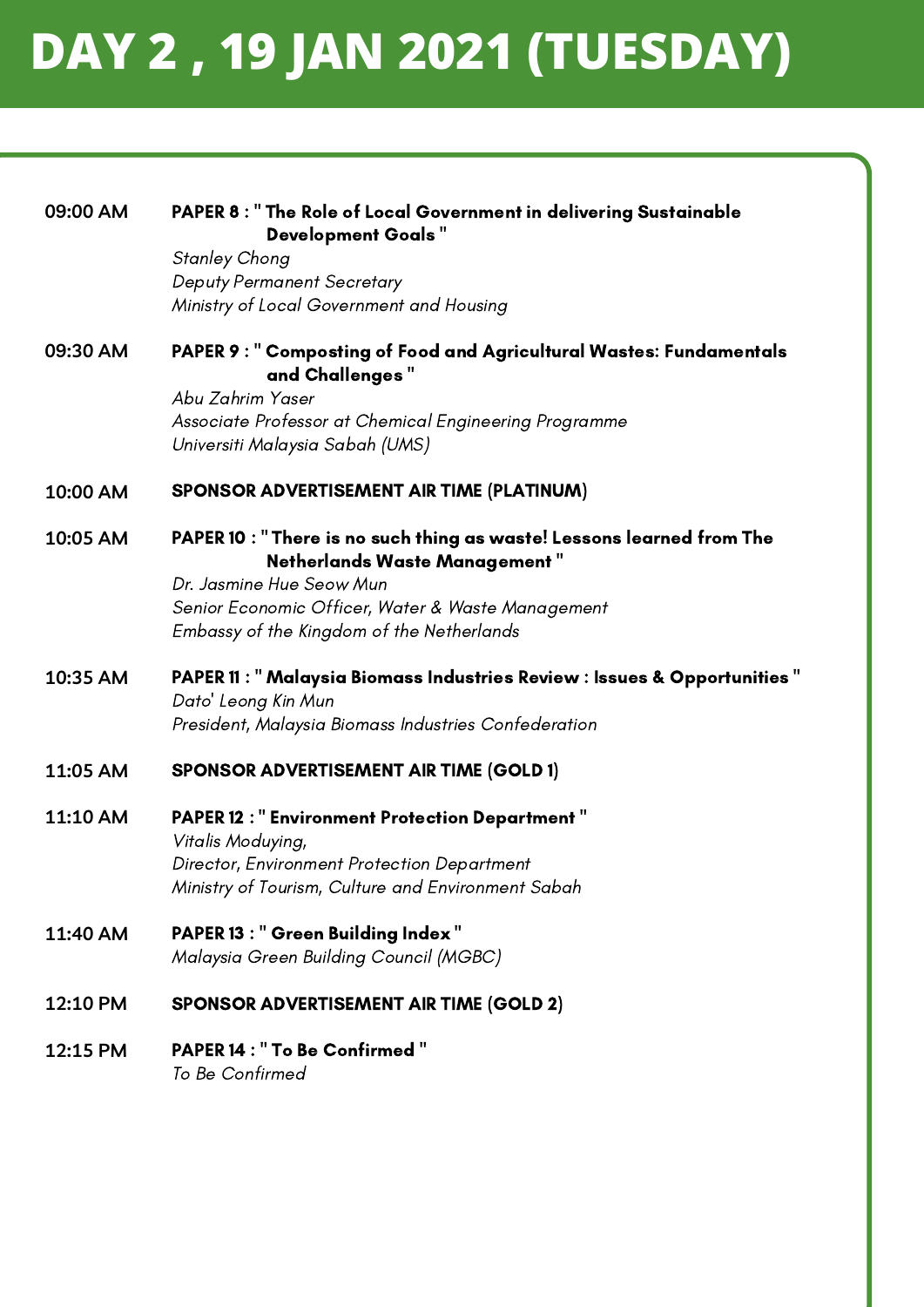### **DAY 2 , 19 JAN 2021 (TUESDAY)**

#### PAPER 15 : " Government Incentives In the Green Technology Sector in Malaysia " **12:45 PM**

Abdul Malik bin Atan, Manager (Head), Green Certification & Verification Centre Malaysian Green Technology and Climate Change Centre (MGTC)

- CLOSING REMARK **01:15 PM**
- END OF DAY 2 **01:25 PM**